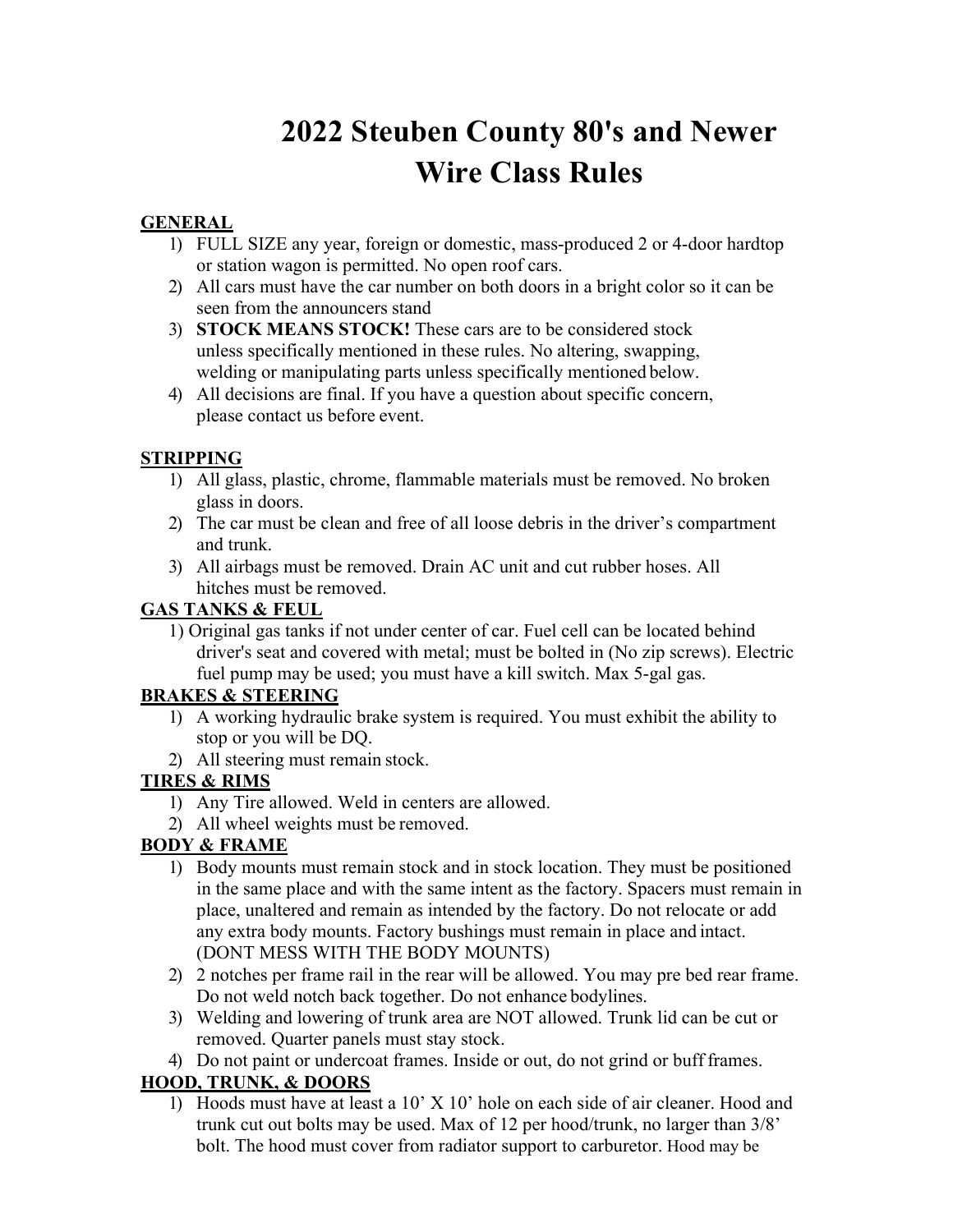secured in 4 spots with 3/8 chain or #9 wire may wrap around bumper.

- 2) Doors and trunk lids may be secured in 4 places peer vertical seam with a max 3/8 chain or #9 wire or banding (NO WELDING except 2 - 4"x4" plates on drivers' door. One on front edge to fender, One on rear edge to rear door/quarter). They may wrap around the bumper for securing the trunk lid.
- 3) All rear inner decking panels must be removed from station wagons. All body seams must be visible for inspection, whether it is a used car that is bent or a fresh car. All trunks need an inspection hole.
- 4) All hoods MUST open on stock hinges or removed completely for inspection, regardless of the cutout size.

#### **BUMPERS**

- 1) BUMPERS: Any 80's and newer OEM bumper. You may swap between manufacturers. NO welding seams or reinforcing bumpers. Bumper ends may be trimmed.
- 2) You may weld the bumper on by hard nosing directly to the frame using a maximum of 8 inches of weld total per side. Minimal filler material may be used. (Call Mike with any question 607-794-0424) If you choose to use the bumper shock you must keep the shock in the FACTORY mounting location but may collapse it. Bumper can be fully welded to the shock. If mounting your bumper this way the shock has to remain bolted in the factory location and mounting points. The bumper cannot be welded to the frame in any way. (Call Mike with any question 607-794-0424)
- 3) Bumpers may be chained or wired to car body. If chained or wire pass through hood or trunk, they will be counted as tie down spots. No welding of bumpers to bodies.

#### **ENGINES, TRANSMISSION, & DRIVE SHAFTS**

- 1) Engines, transmission and drive components may be swapped but MUST bolt in to factory locations. NO plates welded or bolted to the engine or transmission crossmember. If you are going to do an engine swap call for clarification. (Call Mike with any question 607-794-0424) Do not strengthen frames or cross members with mounts. Motor mounts must remain in the stock location. One chain per side can be used, bolt to existing factory hole, or wrapped around frame only. Factory transmission cross members must be used.
- 2) You MAY run a rod through the floor as a shifter. NO aftermarket gas pedals or shifters are allowed. Ignition switches transmission coolers, and electric fans are allowed, transmission braces NOT allowed.
- 3) Flush engine only water allowed in system, clear system before coming to track.
- 4) Exhaust may exit under the car or you may use stacks. Some type of air clean must be used.
- 5) Only ONE battery per car is allowed, the battery may be move to passenger's side floorboard. And securely mounted to floor, cover with a rubber mat. MUST BE BOLTED DOWN.
- 6) Distributor protectors and engine cradles NOT ALLOWED.
- 7) No Slider drive shafts
- 8) Any large holes in firewall or floors must be covered with tin.

## **SUSPENSION & REARS**